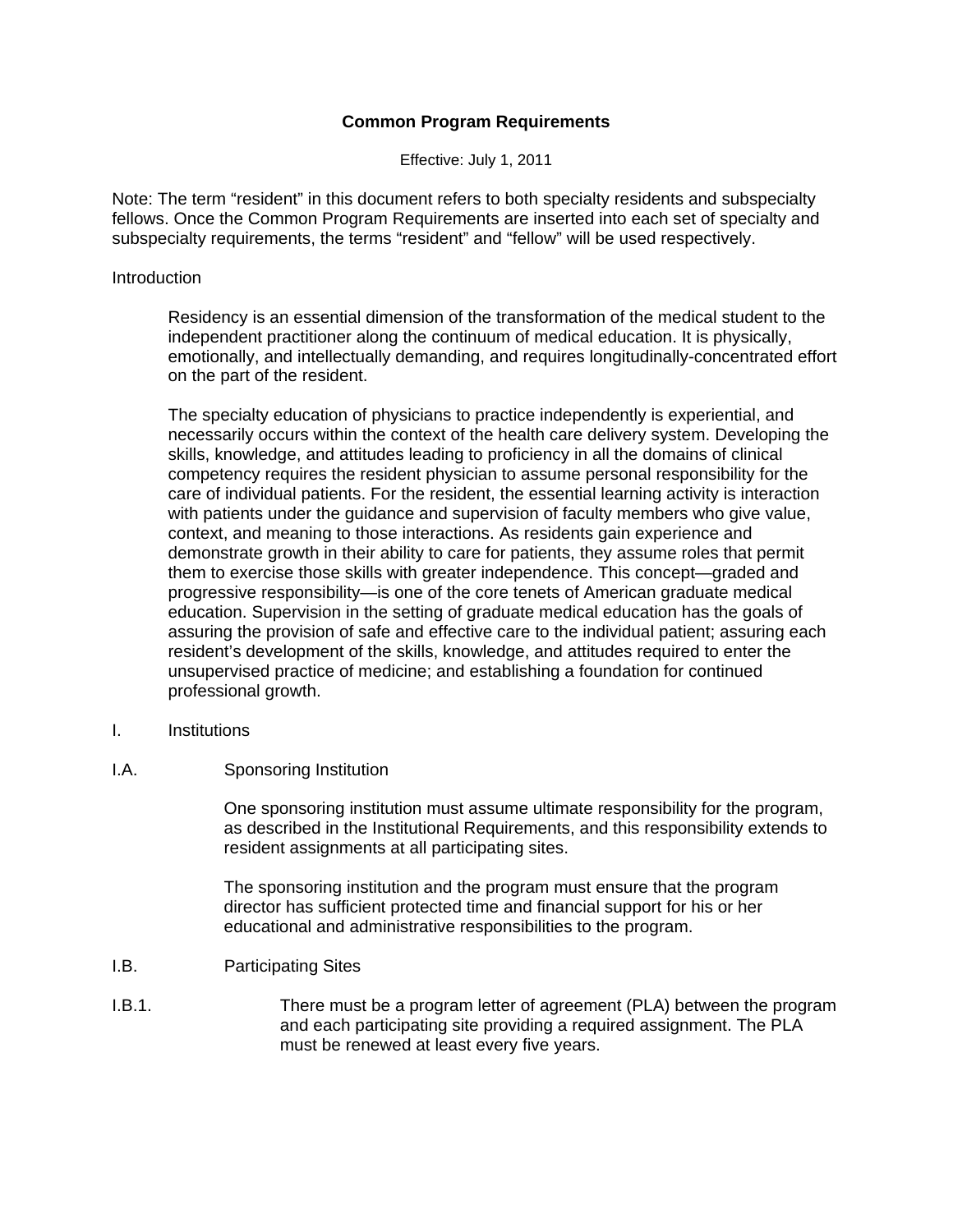| I.B.1.a)  | identify the faculty who will assume both educational and<br>supervisory responsibilities for residents;                                                                                                                                                                                                                            |
|-----------|-------------------------------------------------------------------------------------------------------------------------------------------------------------------------------------------------------------------------------------------------------------------------------------------------------------------------------------|
| I.B.1.b)  | specify their responsibilities for teaching, supervision, and formal<br>evaluation of residents, as specified later in this document;                                                                                                                                                                                               |
| I.B.1.c   | specify the duration and content of the educational experience;<br>and,                                                                                                                                                                                                                                                             |
| I.B.1.d)  | state the policies and procedures that will govern resident<br>education during the assignment.                                                                                                                                                                                                                                     |
| I.B.2.    | The program director must submit any additions or deletions of<br>participating sites routinely providing an educational experience, required<br>for all residents, of one month full time equivalent (FTE) or more through<br>the Accreditation Council for Graduate Medical Education (ACGME)<br>Accreditation Data System (ADS). |
|           | [As further specified by the Review Committee]                                                                                                                                                                                                                                                                                      |
| Ш.        | <b>Program Personnel and Resources</b>                                                                                                                                                                                                                                                                                              |
| II.A.     | <b>Program Director</b>                                                                                                                                                                                                                                                                                                             |
| II.A.1.   | There must be a single program director with authority and accountability<br>for the operation of the program. The sponsoring institution's GMEC must<br>approve a change in program director. After approval, the program<br>director must submit this change to the ACGME via the ADS.                                            |
|           | [As further specified by the Review Committee]                                                                                                                                                                                                                                                                                      |
| II.A.2.   | The program director should continue in his or her position for a length of<br>time adequate to maintain continuity of leadership and program stability.                                                                                                                                                                            |
| II.A.3.   | Qualifications of the program director must include:                                                                                                                                                                                                                                                                                |
| II.A.3.a) | requisite specialty expertise and documented educational and<br>administrative experience acceptable to the Review Committee;                                                                                                                                                                                                       |
| II.A.3.b) | current certification in the specialty by the American Board of<br>_, or specialty qualifications that are acceptable to the<br>Review Committee; and,                                                                                                                                                                              |
| II.A.3.c  | current medical licensure and appropriate medical staff                                                                                                                                                                                                                                                                             |

[As further specified by the Review Committee]

appointment.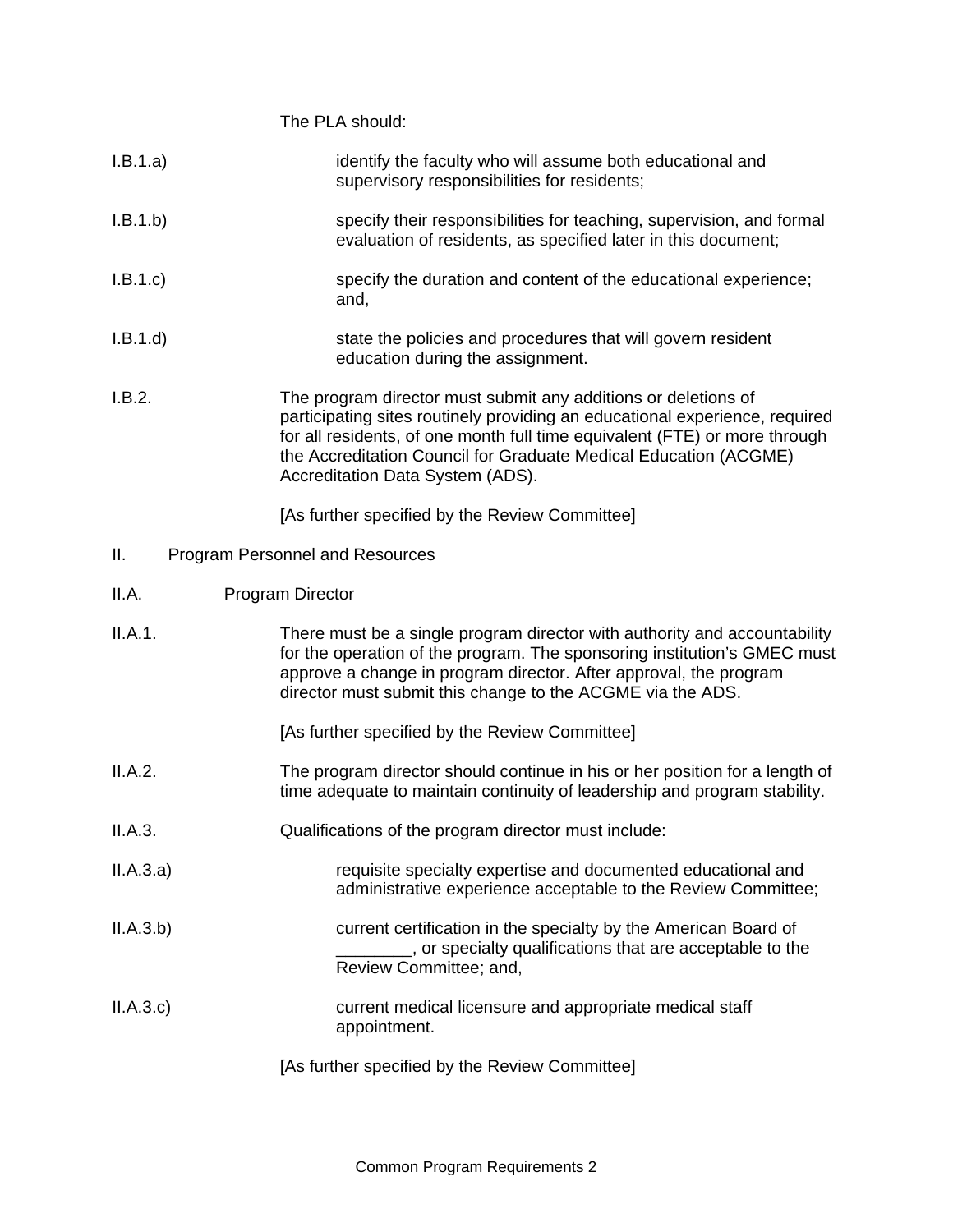| II.A.4.        | The program director must administer and maintain an educational<br>environment conducive to educating the residents in each of the ACGME<br>competency areas. The program director must:                                                                       |
|----------------|-----------------------------------------------------------------------------------------------------------------------------------------------------------------------------------------------------------------------------------------------------------------|
| II.A.4.a)      | oversee and ensure the quality of didactic and clinical education in<br>all sites that participate in the program;                                                                                                                                              |
| II.A.4.b)      | approve a local director at each participating site who is<br>accountable for resident education;                                                                                                                                                               |
| II.A.4.c       | approve the selection of program faculty as appropriate;                                                                                                                                                                                                        |
| II.A.4.d       | evaluate program faculty and approve the continued participation<br>of program faculty based on evaluation;                                                                                                                                                     |
| II.A.4.e)      | monitor resident supervision at all participating sites;                                                                                                                                                                                                        |
| II.A.4.f       | prepare and submit all information required and requested by the<br>ACGME, including but not limited to the program information<br>forms and annual program resident updates to the ADS, and<br>ensure that the information submitted is accurate and complete; |
| II.A.4.g.      | provide each resident with documented semiannual evaluation of<br>performance with feedback;                                                                                                                                                                    |
| II.A.4.h       | ensure compliance with grievance and due process procedures as<br>set forth in the Institutional Requirements and implemented by the<br>sponsoring institution;                                                                                                 |
| II.A.4.i)      | provide verification of residency education for all residents,<br>including those who leave the program prior to completion;                                                                                                                                    |
| $II.A.4.$ j    | implement policies and procedures consistent with the institutional<br>and program requirements for resident duty hours and the working<br>environment, including moonlighting, and, to that end, must:                                                         |
| ILA.4. j). (1) | distribute these policies and procedures to the residents<br>and faculty;                                                                                                                                                                                       |
| ILA.4. j). (2) | monitor resident duty hours, according to sponsoring<br>institutional policies, with a frequency sufficient to ensure<br>compliance with ACGME requirements;                                                                                                    |
| ILA.4. j). (3) | adjust schedules as necessary to mitigate excessive<br>service demands and/or fatigue; and,                                                                                                                                                                     |
| ILA.4. j). (4) | if applicable, monitor the demands of at-home call and<br>adjust schedules as necessary to mitigate excessive<br>service demands and/or fatigue.                                                                                                                |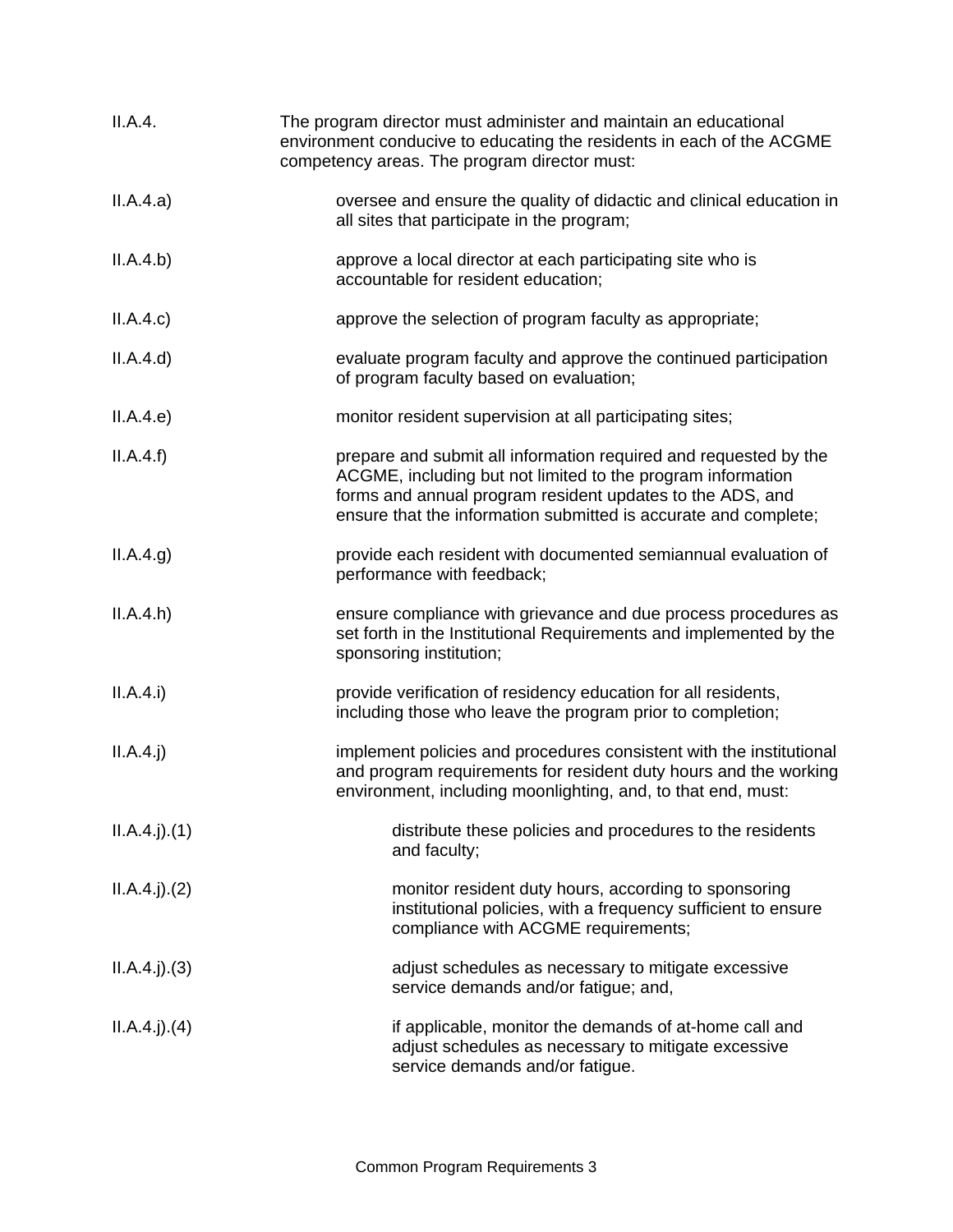| II.A.4.k)         | monitor the need for and ensure the provision of back up support<br>systems when patient care responsibilities are unusually difficult<br>or prolonged;                                                                                                  |
|-------------------|----------------------------------------------------------------------------------------------------------------------------------------------------------------------------------------------------------------------------------------------------------|
| II.A.4.I)         | comply with the sponsoring institution's written policies and<br>procedures, including those specified in the Institutional<br>Requirements, for selection, evaluation and promotion of<br>residents, disciplinary action, and supervision of residents; |
| ILA.4.m)          | be familiar with and comply with ACGME and Review Committee<br>policies and procedures as outlined in the ACGME Manual of<br>Policies and Procedures;                                                                                                    |
| ILA.4.n)          | obtain review and approval of the sponsoring institution's<br>GMEC/DIO before submitting to the ACGME information or<br>requests for the following:                                                                                                      |
| $ILA.4.n$ $(1)$   | all applications for ACGME accreditation of new programs;                                                                                                                                                                                                |
| ILA.4.n.22)       | changes in resident complement;                                                                                                                                                                                                                          |
| ILA.4.n.3)        | major changes in program structure or length of training;                                                                                                                                                                                                |
| ILA.4.n. (4)      | progress reports requested by the Review Committee;                                                                                                                                                                                                      |
| ILA.4.n. (5)      | responses to all proposed adverse actions;                                                                                                                                                                                                               |
| ILA.4.n)(6)       | requests for increases or any change to resident duty<br>hours;                                                                                                                                                                                          |
| ILA.4.n.77)       | voluntary withdrawals of ACGME-accredited programs;                                                                                                                                                                                                      |
| ILA.4.n. (8)      | requests for appeal of an adverse action;                                                                                                                                                                                                                |
| ILA.4.n.99)       | appeal presentations to a Board of Appeal or the ACGME;<br>and,                                                                                                                                                                                          |
| ILA.4.n. (10)     | proposals to ACGME for approval of innovative<br>educational approaches.                                                                                                                                                                                 |
| II.A.4.o)         | obtain DIO review and co-signature on all program information<br>forms, as well as any correspondence or document submitted to<br>the ACGME that addresses:                                                                                              |
| $ILA.4.0$ . $(1)$ | program citations, and/or                                                                                                                                                                                                                                |
| $ILA.4.0$ . $(2)$ | request for changes in the program that would have<br>significant impact, including financial, on the program or<br>institution.                                                                                                                         |
|                   | [As further specified by the Review Committee].                                                                                                                                                                                                          |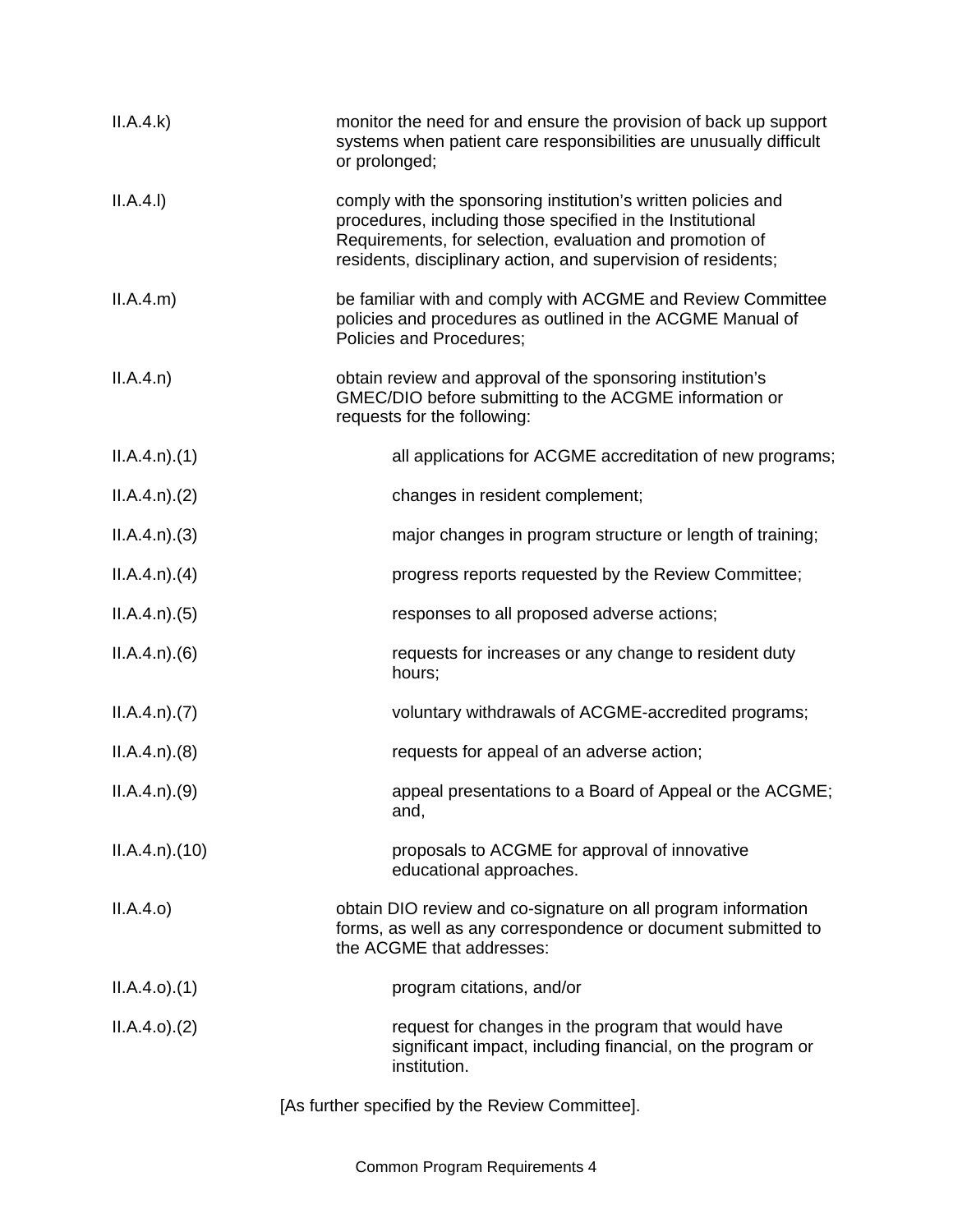| II.B.       | Faculty                                                                                                                                                                                     |
|-------------|---------------------------------------------------------------------------------------------------------------------------------------------------------------------------------------------|
| II.B.1.     | At each participating site, there must be a sufficient number of faculty with<br>documented qualifications to instruct and supervise all residents at that<br>location.                     |
|             | The faculty must:                                                                                                                                                                           |
| II.B.1.a)   | devote sufficient time to the educational program to fulfill their<br>supervisory and teaching responsibilities; and to demonstrate a<br>strong interest in the education of residents, and |
| II.B.1.b)   | administer and maintain an educational environment conducive to<br>educating residents in each of the ACGME competency areas.                                                               |
| II.B.2.     | The physician faculty must have current certification in the specialty by<br>the American Board of ________, or possess qualifications acceptable to<br>the Review Committee.               |
|             | [As further specified by the Review Committee]                                                                                                                                              |
| II.B.3.     | The physician faculty must possess current medical licensure and<br>appropriate medical staff appointment.                                                                                  |
| II.B.4.     | The nonphysician faculty must have appropriate qualifications in their field<br>and hold appropriate institutional appointments.                                                            |
| II.B.5.     | The faculty must establish and maintain an environment of inquiry and<br>scholarship with an active research component.                                                                     |
| II.B.5.a)   | The faculty must regularly participate in organized clinical<br>discussions, rounds, journal clubs, and conferences.                                                                        |
| II.B.5.b)   | Some members of the faculty should also demonstrate<br>scholarship by one or more of the following:                                                                                         |
| ILB.5.b)(1) | peer-reviewed funding;                                                                                                                                                                      |
| ILB.5.b)(2) | publication of original research or review articles in peer-<br>reviewed journals, or chapters in textbooks;                                                                                |
| ILB.5.b)(3) | publication or presentation of case reports or clinical series<br>at local, regional, or national professional and scientific<br>society meetings; or,                                      |
| ILB.5.b)(4) | participation in national committees or educational<br>organizations.                                                                                                                       |
| II.B.5.c    | Faculty should encourage and support residents in scholarly<br>activities.                                                                                                                  |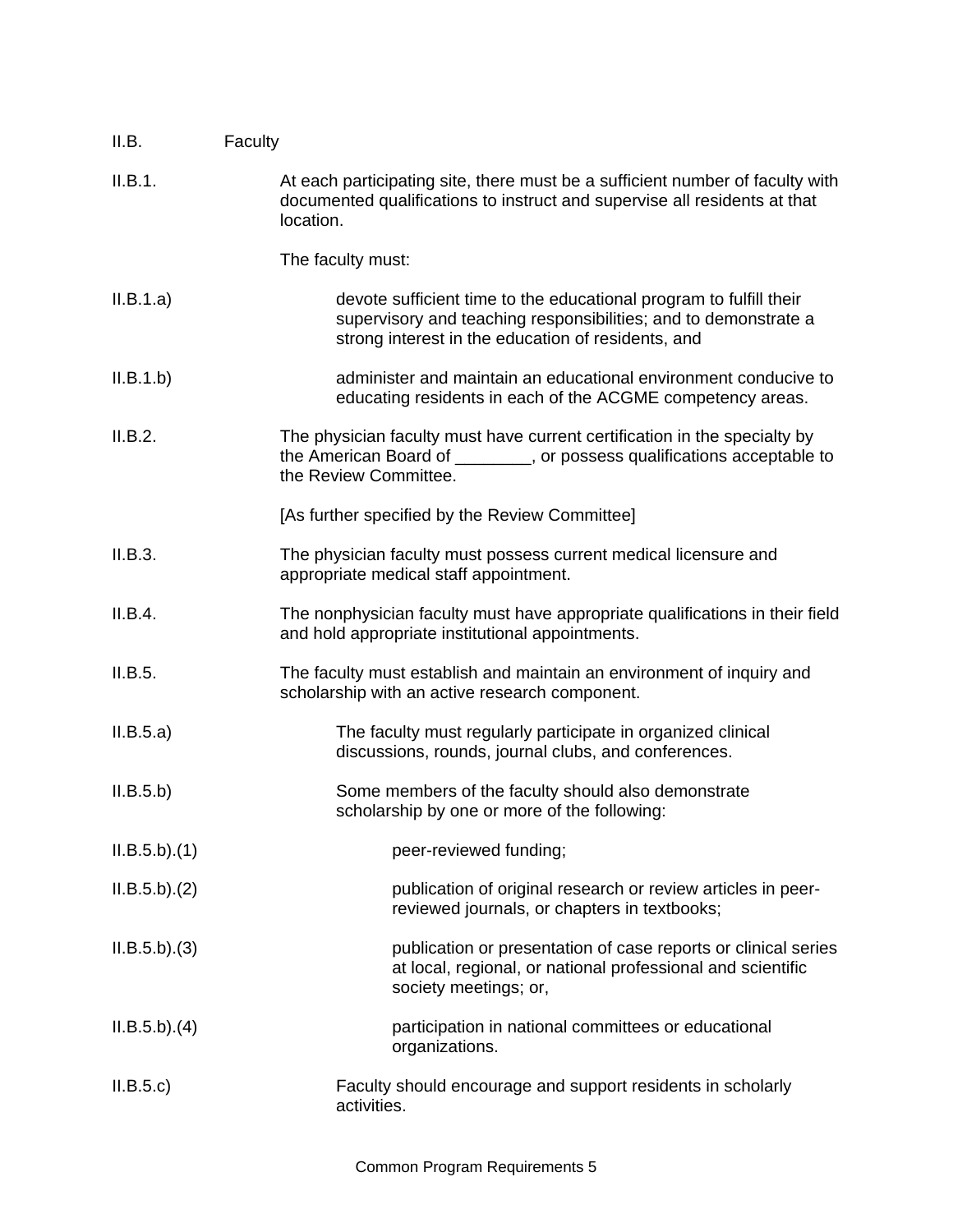[As further specified by the Review Committee]

II.C. Other Program Personnel

The institution and the program must jointly ensure the availability of all necessary professional, technical, and clerical personnel for the effective administration of the program.

[As further specified by the Review Committee]

## II.D. Resources

The institution and the program must jointly ensure the availability of adequate resources for resident education, as defined in the specialty program requirements.

[As further specified by the Review Committee]

II.E. Medical Information Access

Residents must have ready access to specialty-specific and other appropriate reference material in print or electronic format. Electronic medical literature databases with search capabilities should be available.

- III. Resident Appointments
- III.A. Eligibility Criteria

The program director must comply with the criteria for resident eligibility as specified in the Institutional Requirements.

[As further specified by the Review Committee]

III.B. Number of Residents

The program director may not appoint more residents than approved by the Review Committee, unless otherwise stated in the specialty-specific requirements. The program's educational resources must be adequate to support the number of residents appointed to the program.

[As further specified by the Review Committee]

- III.C. Resident Transfers
- III.C.1. Before accepting a resident who is transferring from another program, the program director must obtain written or electronic verification of previous educational experiences and a summative competency-based performance evaluation of the transferring resident.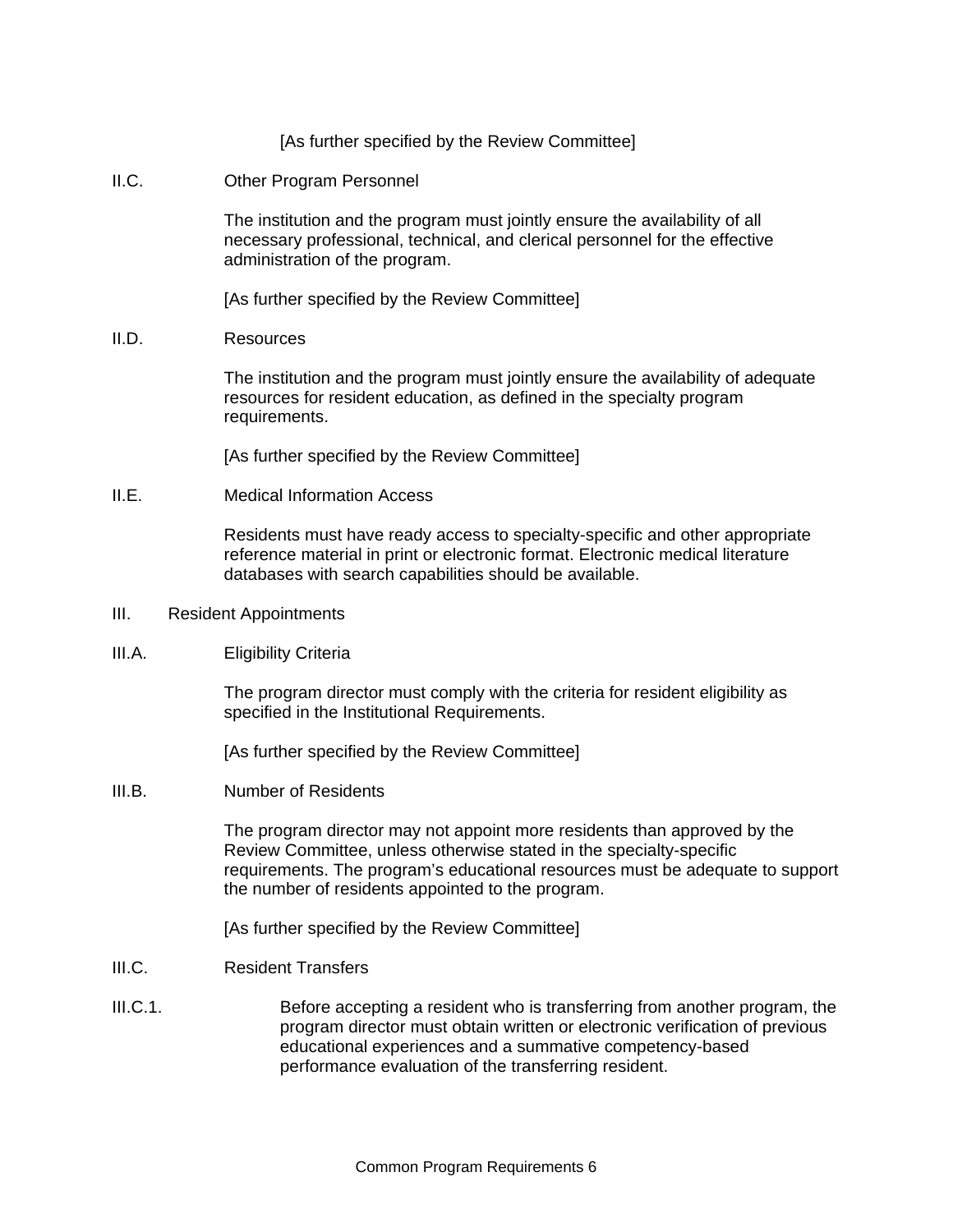- III.C.2. A program director must provide timely verification of residency education and summative performance evaluations for residents who leave the program prior to completion.
- III.D. Appointment of Fellows and Other Learners

The presence of other learners (including, but not limited to, residents from other specialties, subspecialty fellows, PhD students, and nurse practitioners) in the program must not interfere with the appointed residents' education. The program director must report the presence of other learners to the DIO and GMEC in accordance with sponsoring institution guidelines.

[As further specified by the Review Committee]

- IV. Educational Program
- IV.A. The curriculum must contain the following educational components:
- IV.A.1. Overall educational goals for the program, which the program must distribute to residents and faculty annually;
- IV.A.2. Competency-based goals and objectives for each assignment at each educational level, which the program must distribute to residents and faculty annually, in either written or electronic form. These should be reviewed by the resident at the start of each rotation;
- IV.A.3. Regularly scheduled didactic sessions;
- IV.A.4. Delineation of resident responsibilities for patient care, progressive responsibility for patient management, and supervision of residents over the continuum of the program; and,
- IV.A.5. ACGME Competencies
- IV.A.5.a) The program must integrate the following ACGME competencies into the curriculum:
- IV.A.5.b) Patient Care

Residents must be able to provide patient care that is compassionate, appropriate, and effective for the treatment of health problems and the promotion of health. Residents:

[As further specified by the Review Committee]

IV.A.5.c) Medical Knowledge

Residents must demonstrate knowledge of established and evolving biomedical, clinical, epidemiological and socialbehavioral sciences, as well as the application of this knowledge to patient care. Residents: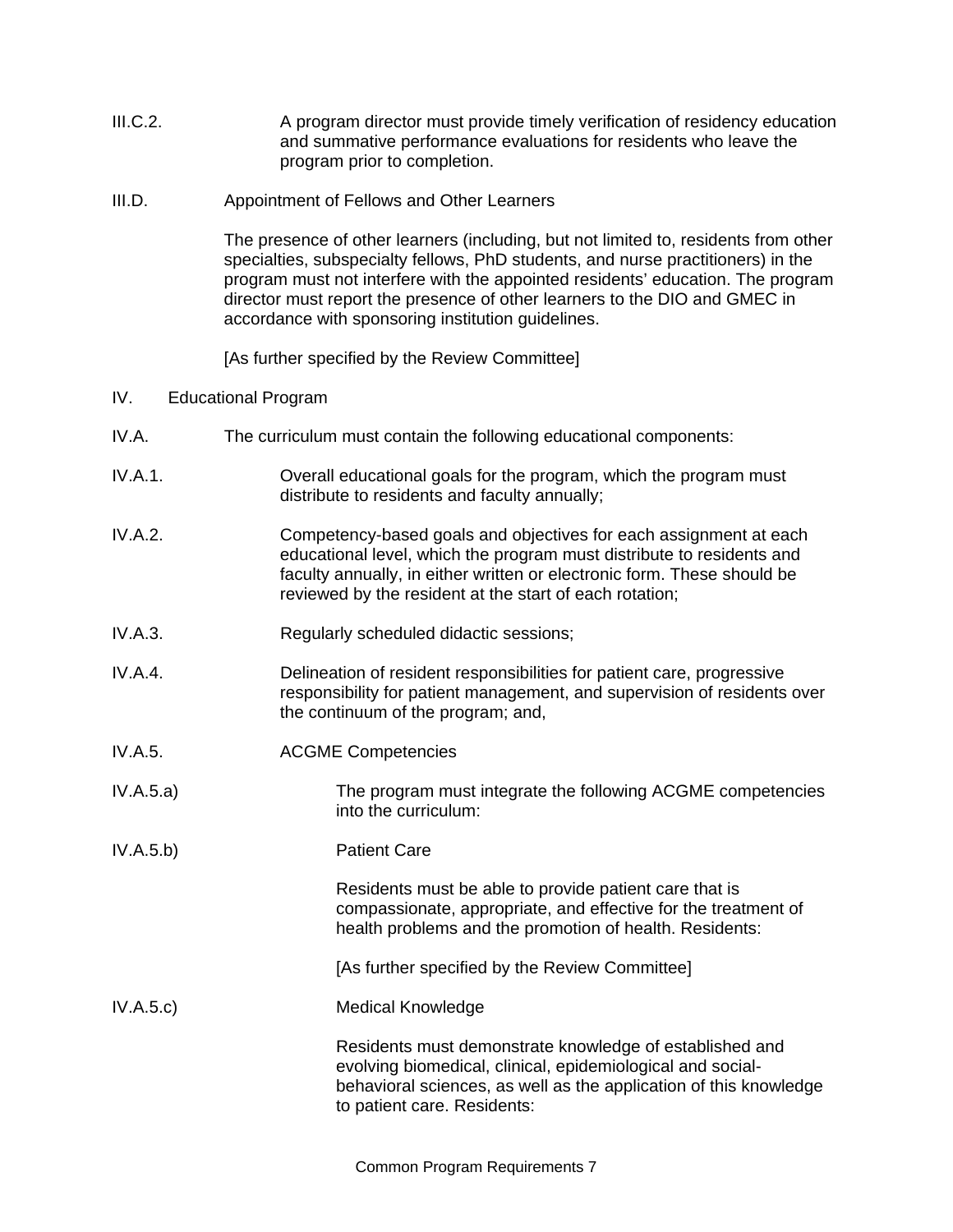|                   | [As further specified by the Review Committee]                                                                                                                                                                                                                                                                                                           |
|-------------------|----------------------------------------------------------------------------------------------------------------------------------------------------------------------------------------------------------------------------------------------------------------------------------------------------------------------------------------------------------|
| IV.A.5.d)         | Practice-based Learning and Improvement                                                                                                                                                                                                                                                                                                                  |
|                   | Residents must demonstrate the ability to investigate and evaluate<br>their care of patients, to appraise and assimilate scientific<br>evidence, and to continuously improve patient care based on<br>constant self-evaluation and life-long learning. Residents are<br>expected to develop skills and habits to be able to meet the<br>following goals: |
| $IV.A.5.d$ $(1)$  | identify strengths, deficiencies, and limits in one's<br>knowledge and expertise;                                                                                                                                                                                                                                                                        |
| $IV.A.5.d$ $(2)$  | set learning and improvement goals;                                                                                                                                                                                                                                                                                                                      |
| IV.A.5.d)(3)      | identify and perform appropriate learning activities;                                                                                                                                                                                                                                                                                                    |
| $IV.A.5.d$ $.(4)$ | systematically analyze practice using quality improvement<br>methods, and implement changes with the goal of practice<br>improvement;                                                                                                                                                                                                                    |
| $IV.A.5.d$ $(5)$  | incorporate formative evaluation feedback into daily<br>practice;                                                                                                                                                                                                                                                                                        |
| IV.A.5.d)(6)      | locate, appraise, and assimilate evidence from scientific<br>studies related to their patients' health problems;                                                                                                                                                                                                                                         |
| $IV.A.5.d$ $.(7)$ | use information technology to optimize learning; and,                                                                                                                                                                                                                                                                                                    |
| IV.A.5.d.(8)      | participate in the education of patients, families, students,<br>residents and other health professionals.                                                                                                                                                                                                                                               |
|                   | [As further specified by the Review Committee]                                                                                                                                                                                                                                                                                                           |
| IV.A.5.e)         | Interpersonal and Communication Skills                                                                                                                                                                                                                                                                                                                   |
|                   | Residents must demonstrate interpersonal and communication<br>skills that result in the effective exchange of information and<br>collaboration with patients, their families, and health professionals.<br>Residents are expected to:                                                                                                                    |
| $IV.A.5.e$ $(1)$  | communicate effectively with patients, families, and the<br>public, as appropriate, across a broad range of<br>socioeconomic and cultural backgrounds;                                                                                                                                                                                                   |
| IV.A.5.e. (2)     | communicate effectively with physicians, other health<br>professionals, and health related agencies;                                                                                                                                                                                                                                                     |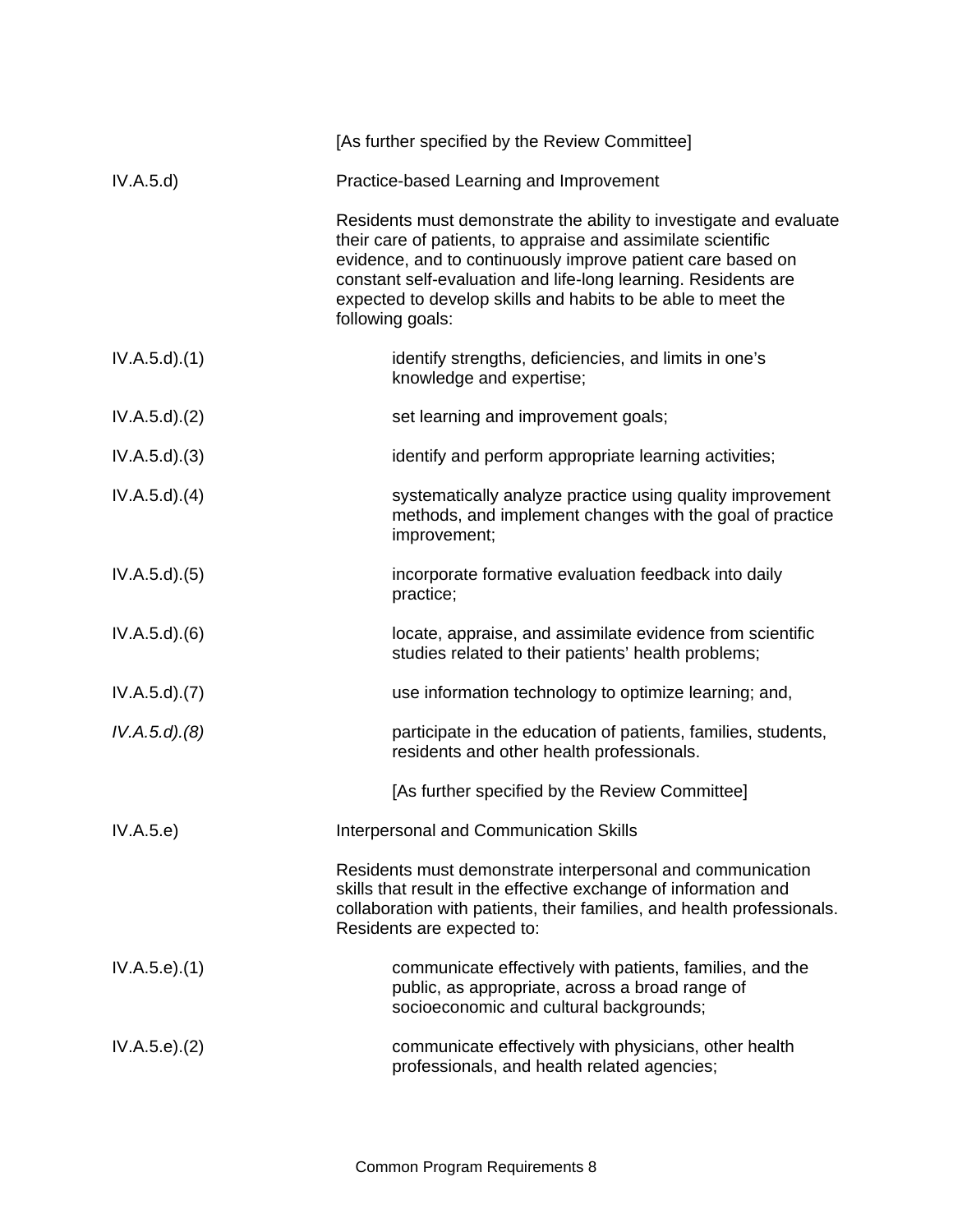| IV.A.5.e.)(3)       | work effectively as a member or leader of a health care<br>team or other professional group;                                                                                                                                                                   |
|---------------------|----------------------------------------------------------------------------------------------------------------------------------------------------------------------------------------------------------------------------------------------------------------|
| $IV.A.5.e$ ). $(4)$ | act in a consultative role to other physicians and health<br>professionals; and,                                                                                                                                                                               |
| IV.A.5.e. (5)       | maintain comprehensive, timely, and legible medical<br>records, if applicable.                                                                                                                                                                                 |
|                     | [As further specified by the Review Committee]                                                                                                                                                                                                                 |
| IV.A.5.f)           | Professionalism                                                                                                                                                                                                                                                |
|                     | Residents must demonstrate a commitment to carrying out<br>professional responsibilities and an adherence to ethical<br>principles. Residents are expected to demonstrate:                                                                                     |
| IV.A.5.f)(1)        | compassion, integrity, and respect for others;                                                                                                                                                                                                                 |
| IV.A.5.f)(2)        | responsiveness to patient needs that supersedes self-<br>interest;                                                                                                                                                                                             |
| IV.A.5.f).(3)       | respect for patient privacy and autonomy;                                                                                                                                                                                                                      |
| IV.A.5.f)(4)        | accountability to patients, society and the profession; and,                                                                                                                                                                                                   |
| IV.A.5.f)(5)        | sensitivity and responsiveness to a diverse patient<br>population, including but not limited to diversity in gender,<br>age, culture, race, religion, disabilities, and sexual<br>orientation.                                                                 |
|                     | [As further specified by the Review Committee]                                                                                                                                                                                                                 |
| IV.A.5.g)           | <b>Systems-based Practice</b>                                                                                                                                                                                                                                  |
|                     | Residents must demonstrate an awareness of and<br>responsiveness to the larger context and system of health care, as<br>well as the ability to call effectively on other resources in the<br>system to provide optimal health care. Residents are expected to: |
| IV.A.5.g. (1)       | work effectively in various health care delivery settings and<br>systems relevant to their clinical specialty;                                                                                                                                                 |
| IV.A.5.g. (2)       | coordinate patient care within the health care system<br>relevant to their clinical specialty;                                                                                                                                                                 |
| IV.A.5.g. (3)       | incorporate considerations of cost awareness and risk-<br>benefit analysis in patient and/or population-based care as<br>appropriate;                                                                                                                          |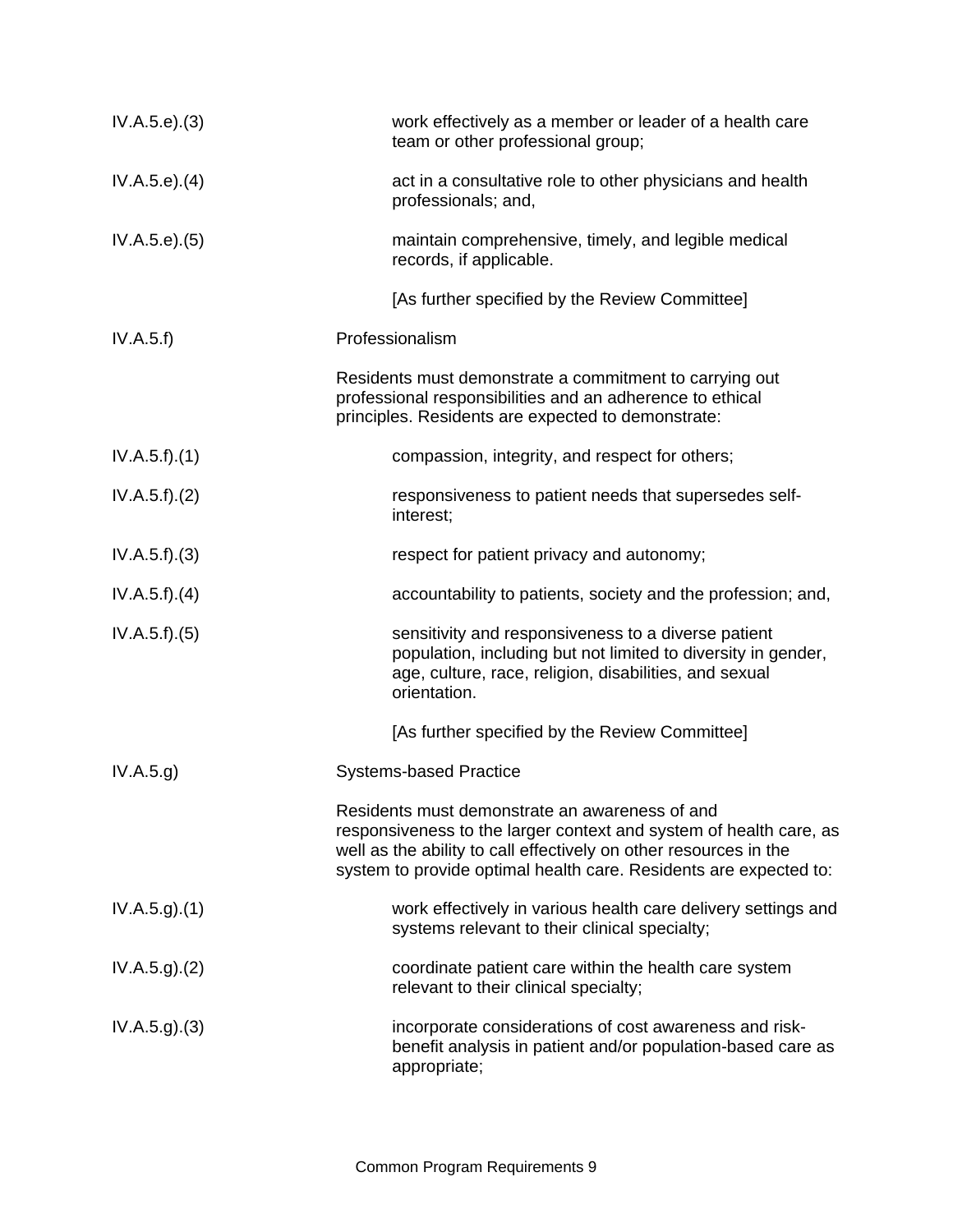| IV.A.5.g. (4)    | advocate for quality patient care and optimal patient care<br>systems;                                                                                                                                                 |
|------------------|------------------------------------------------------------------------------------------------------------------------------------------------------------------------------------------------------------------------|
| IV.A.5.g. (5)    | work in interprofessional teams to enhance patient safety<br>and improve patient care quality; and,                                                                                                                    |
| IV.A.5.g. (6)    | participate in identifying system errors and implementing<br>potential systems solutions.                                                                                                                              |
|                  | [As further specified by the Review Committee]                                                                                                                                                                         |
| IV.B.            | <b>Residents' Scholarly Activities</b>                                                                                                                                                                                 |
| IV.B.1.          | The curriculum must advance residents' knowledge of the basic principles<br>of research, including how research is conducted, evaluated, explained to<br>patients, and applied to patient care.                        |
| IV.B.2.          | Residents should participate in scholarly activity.                                                                                                                                                                    |
|                  | [As further specified by the Review Committee]                                                                                                                                                                         |
| IV.B.3.          | The sponsoring institution and program should allocate adequate<br>educational resources to facilitate resident involvement in scholarly<br>activities.                                                                |
|                  | [As further specified by the Review Committee]                                                                                                                                                                         |
| V.<br>Evaluation |                                                                                                                                                                                                                        |
| V.A.             | <b>Resident Evaluation</b>                                                                                                                                                                                             |
| V.A.1.           | <b>Formative Evaluation</b>                                                                                                                                                                                            |
| V.A.1.a)         | The faculty must evaluate resident performance in a timely<br>manner during each rotation or similar educational assignment,<br>and document this evaluation at completion of the assignment.                          |
| V.A.1.b)         | The program must:                                                                                                                                                                                                      |
| V.A.1.b)(1)      | provide objective assessments of competence in patient<br>care, medical knowledge, practice-based learning and<br>improvement, interpersonal and communication skills,<br>professionalism, and systems-based practice; |
| V.A.1.b)(2)      | use multiple evaluators (e.g., faculty, peers, patients, self,<br>and other professional staff);                                                                                                                       |
| V.A.1.b)(3)      | document progressive resident performance improvement<br>appropriate to educational level; and,                                                                                                                        |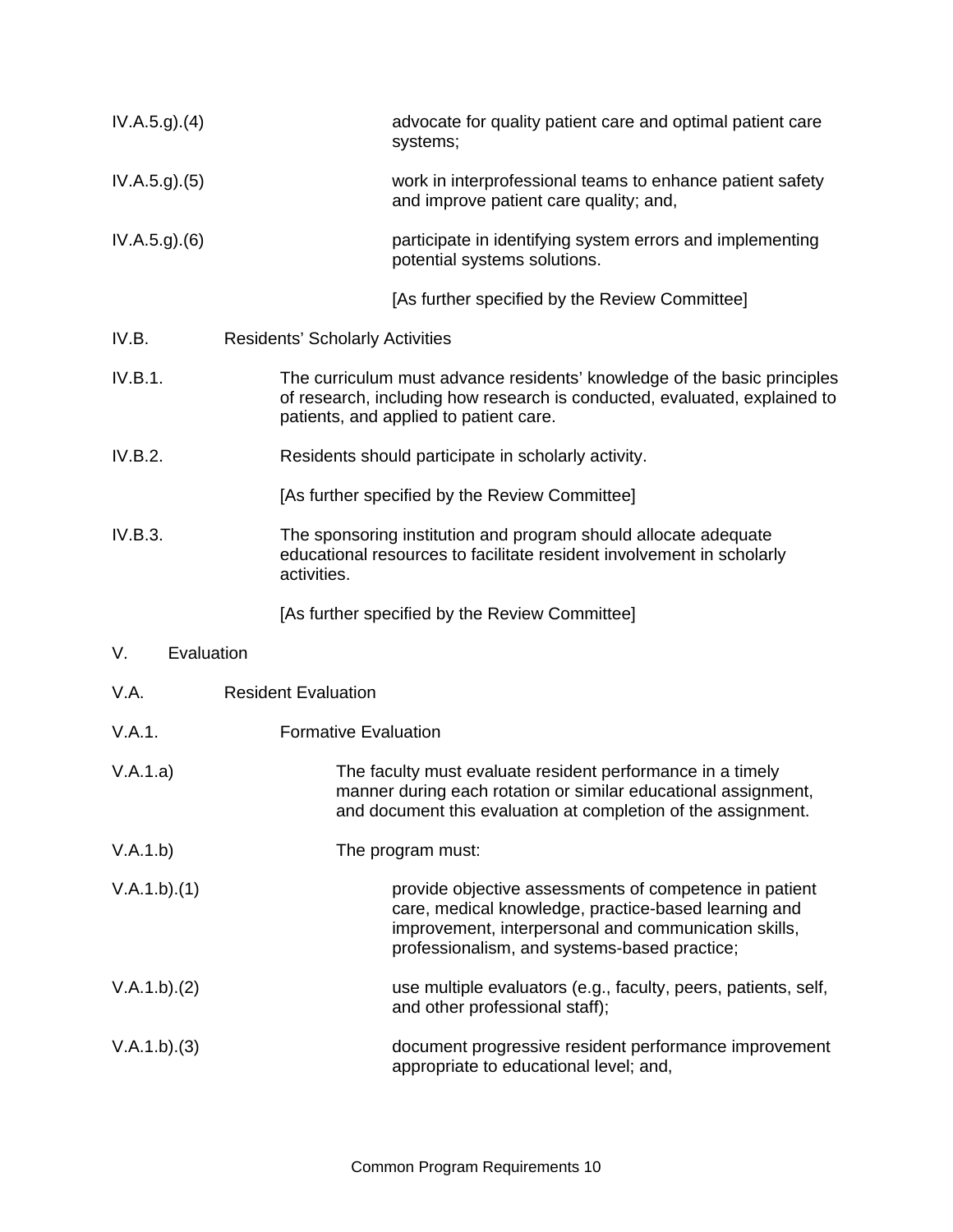| V.A.1.b)(4) | provide each resident with documented semiannual<br>evaluation of performance with feedback.                                                                                                                                                                                                                                               |
|-------------|--------------------------------------------------------------------------------------------------------------------------------------------------------------------------------------------------------------------------------------------------------------------------------------------------------------------------------------------|
| V.A.1.c)    | The evaluations of resident performance must be accessible for<br>review by the resident, in accordance with institutional policy.                                                                                                                                                                                                         |
| V.A.2.      | <b>Summative Evaluation</b>                                                                                                                                                                                                                                                                                                                |
|             | The program director must provide a summative evaluation for each<br>resident upon completion of the program. This evaluation must become<br>part of the resident's permanent record maintained by the institution, and<br>must be accessible for review by the resident in accordance with<br>institutional policy. This evaluation must: |
| V.A.2.a)    | document the resident's performance during the final period of<br>education, and                                                                                                                                                                                                                                                           |
| V.A.2.b)    | verify that the resident has demonstrated sufficient competence to<br>enter practice without direct supervision.                                                                                                                                                                                                                           |
| V.B.        | <b>Faculty Evaluation</b>                                                                                                                                                                                                                                                                                                                  |
| V.B.1.      | At least annually, the program must evaluate faculty performance as it<br>relates to the educational program.                                                                                                                                                                                                                              |
| V.B.2.      | These evaluations should include a review of the faculty's clinical<br>teaching abilities, commitment to the educational program, clinical<br>knowledge, professionalism, and scholarly activities.                                                                                                                                        |
| V.B.3.      | This evaluation must include at least annual written confidential<br>evaluations by the residents.                                                                                                                                                                                                                                         |
| V.C.        | Program Evaluation and Improvement                                                                                                                                                                                                                                                                                                         |
| V.C.1.      | The program must document formal, systematic evaluation of the<br>curriculum at least annually. The program must monitor and track each of<br>the following areas:                                                                                                                                                                         |
| V.C.1.a)    | resident performance;                                                                                                                                                                                                                                                                                                                      |
| V.C.1.b)    | faculty development;                                                                                                                                                                                                                                                                                                                       |
| V.C.1.c)    | graduate performance, including performance of program<br>graduates on the certification examination; and,                                                                                                                                                                                                                                 |
| V.C.1.d     | program quality. Specifically:                                                                                                                                                                                                                                                                                                             |
| V.C.1.d)(1) | Residents and faculty must have the opportunity to<br>evaluate the program confidentially and in writing at least<br>annually, and                                                                                                                                                                                                         |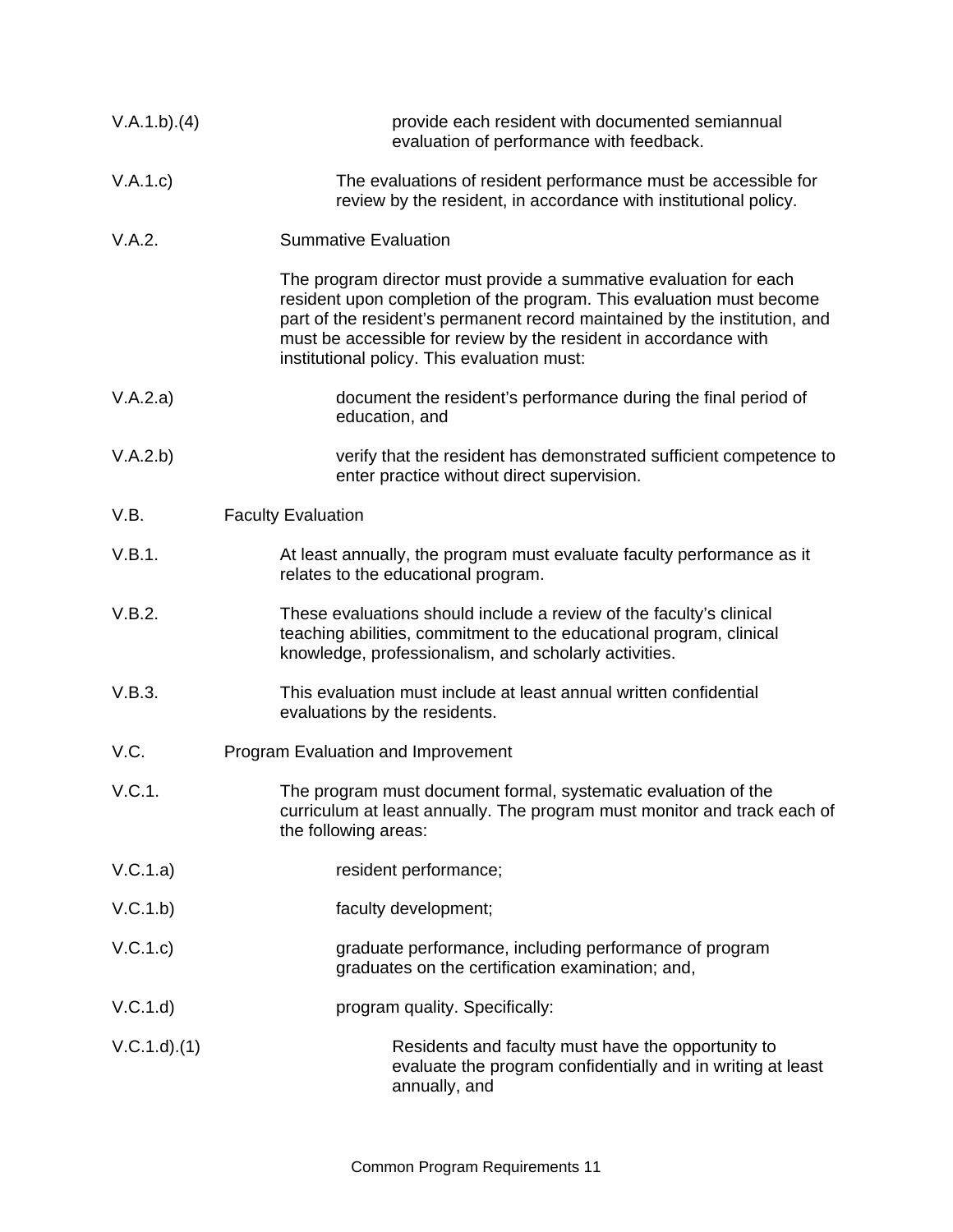| V.C.1.d.)(2) | The program must use the results of residents'<br>assessments of the program together with other program<br>evaluation results to improve the program.                                                                                                                                  |
|--------------|-----------------------------------------------------------------------------------------------------------------------------------------------------------------------------------------------------------------------------------------------------------------------------------------|
| V.C.2.       | If deficiencies are found, the program should prepare a written plan of<br>action to document initiatives to improve performance in the areas listed<br>in section V.C.1. The action plan should be reviewed and approved by the<br>teaching faculty and documented in meeting minutes. |
| VI.          | Resident Duty Hours in the Learning and Working Environment                                                                                                                                                                                                                             |
| VI.A.        | Professionalism, Personal Responsibility, and Patient Safety                                                                                                                                                                                                                            |
| VI.A.1.      | Programs and sponsoring institutions must educate residents and faculty<br>members concerning the professional responsibilities of physicians to<br>appear for duty appropriately rested and fit to provide the services<br>required by their patients.                                 |
| VI.A.2.      | The program must be committed to and responsible for promoting patient<br>safety and resident well-being in a supportive educational environment.                                                                                                                                       |
| VI.A.3.      | The program director must ensure that residents are integrated and<br>actively participate in interdisciplinary clinical quality improvement and<br>patient safety programs.                                                                                                            |
| VI.A.4.      | The learning objectives of the program must:                                                                                                                                                                                                                                            |
| VI.A.4.a)    | be accomplished through an appropriate blend of supervised<br>patient care responsibilities, clinical teaching, and didactic<br>educational events; and,                                                                                                                                |
| VI.A.4.b)    | not be compromised by excessive reliance on residents to fulfill<br>non-physician service obligations.                                                                                                                                                                                  |
| VI.A.5.      | The program director and institution must ensure a culture of<br>professionalism that supports patient safety and personal responsibility.<br>Residents and faculty members must demonstrate an understanding and<br>acceptance of their personal role in the following:                |
| VI.A.5.a)    | assurance of the safety and welfare of patients entrusted to their<br>care;                                                                                                                                                                                                             |
| VI.A.5.b)    | provision of patient- and family-centered care;                                                                                                                                                                                                                                         |
| VI.A.5.c)    | assurance of their fitness for duty;                                                                                                                                                                                                                                                    |
| VI.A.5.d)    | management of their time before, during, and after clinical<br>assignments;                                                                                                                                                                                                             |
| VI.A.5.e)    | recognition of impairment, including illness and fatigue, in<br>themselves and in their peers;                                                                                                                                                                                          |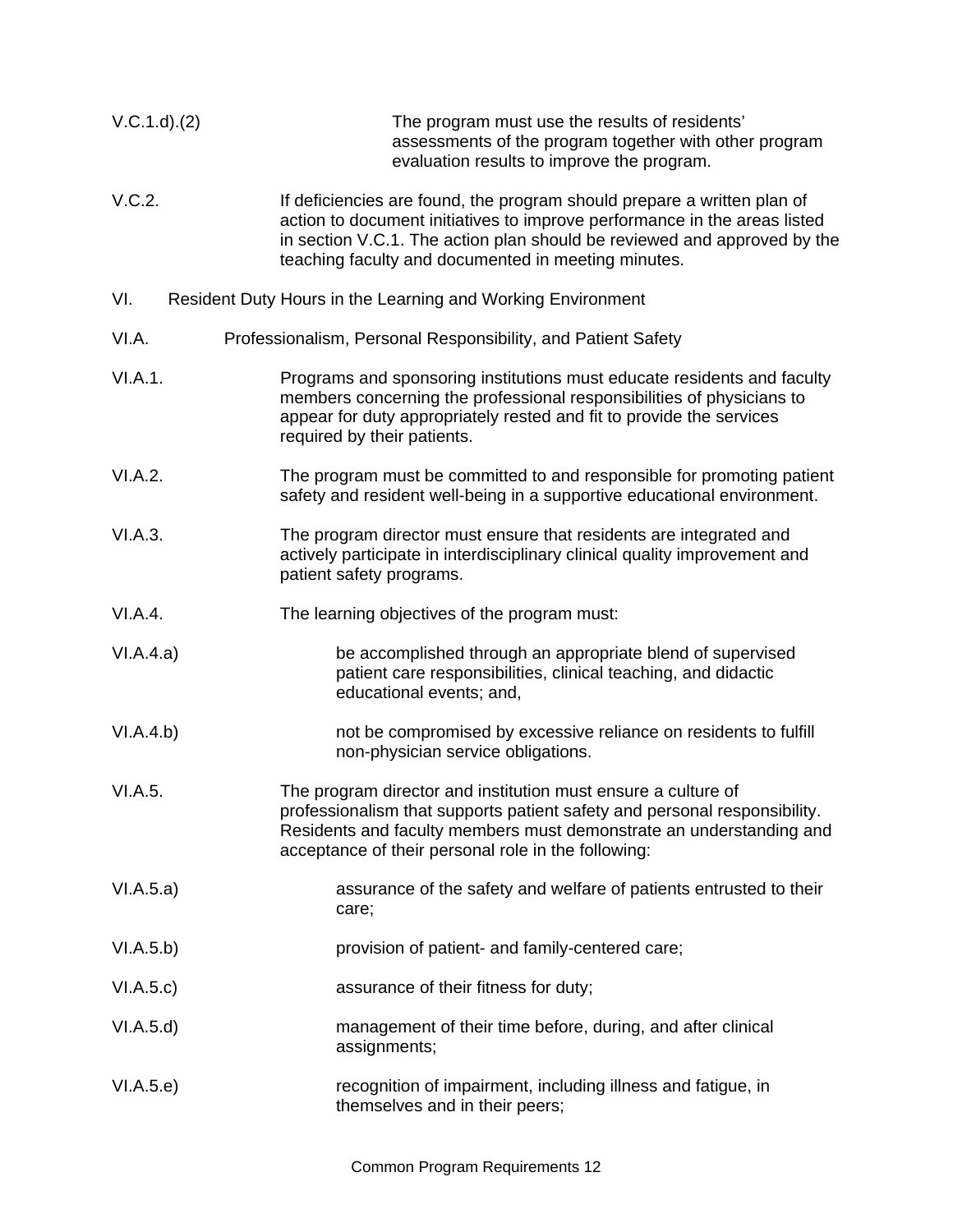| VI.A.5.f) | attention to lifelong learning;                                                                                                                                                                                                                                                                                          |
|-----------|--------------------------------------------------------------------------------------------------------------------------------------------------------------------------------------------------------------------------------------------------------------------------------------------------------------------------|
| VI.A.5.g) | the monitoring of their patient care performance improvement<br>indicators; and,                                                                                                                                                                                                                                         |
| VI.A.5.h) | honest and accurate reporting of duty hours, patient outcomes,<br>and clinical experience data.                                                                                                                                                                                                                          |
| VI.A.6.   | All residents and faculty members must demonstrate responsiveness to<br>patient needs that supersedes self-interest. Physicians must recognize<br>that under certain circumstances, the best interests of the patient may be<br>served by transitioning that patient's care to another qualified and rested<br>provider. |
| VI.B.     | <b>Transitions of Care</b>                                                                                                                                                                                                                                                                                               |
| VI.B.1.   | Programs must design clinical assignments to minimize the number of<br>transitions in patient care.                                                                                                                                                                                                                      |
| VI.B.2.   | Sponsoring institutions and programs must ensure and monitor effective,<br>structured hand-over processes to facilitate both continuity of care and<br>patient safety.                                                                                                                                                   |
| VI.B.3.   | Programs must ensure that residents are competent in communicating<br>with team members in the hand-over process.                                                                                                                                                                                                        |
| VI.B.4.   | The sponsoring institution must ensure the availability of schedules that<br>inform all members of the health care team of attending physicians and<br>residents currently responsible for each patient's care.                                                                                                          |
| VI.C.     | Alertness Management/Fatigue Mitigation                                                                                                                                                                                                                                                                                  |
| VI.C.1.   | The program must:                                                                                                                                                                                                                                                                                                        |
| VI.C.1.a) | educate all faculty members and residents to recognize the signs<br>of fatigue and sleep deprivation;                                                                                                                                                                                                                    |
| VI.C.1.b) | educate all faculty members and residents in alertness<br>management and fatigue mitigation processes; and,                                                                                                                                                                                                              |
| VI.C.1.c) | adopt fatigue mitigation processes to manage the potential<br>negative effects of fatigue on patient care and learning, such as<br>naps or back-up call schedules.                                                                                                                                                       |
| VI.C.2.   | Each program must have a process to ensure continuity of patient care in<br>the event that a resident may be unable to perform his/her patient care<br>duties.                                                                                                                                                           |
| VI.C.3.   | The sponsoring institution must provide adequate sleep facilities and/or<br>safe transportation options for residents who may be too fatigued to                                                                                                                                                                         |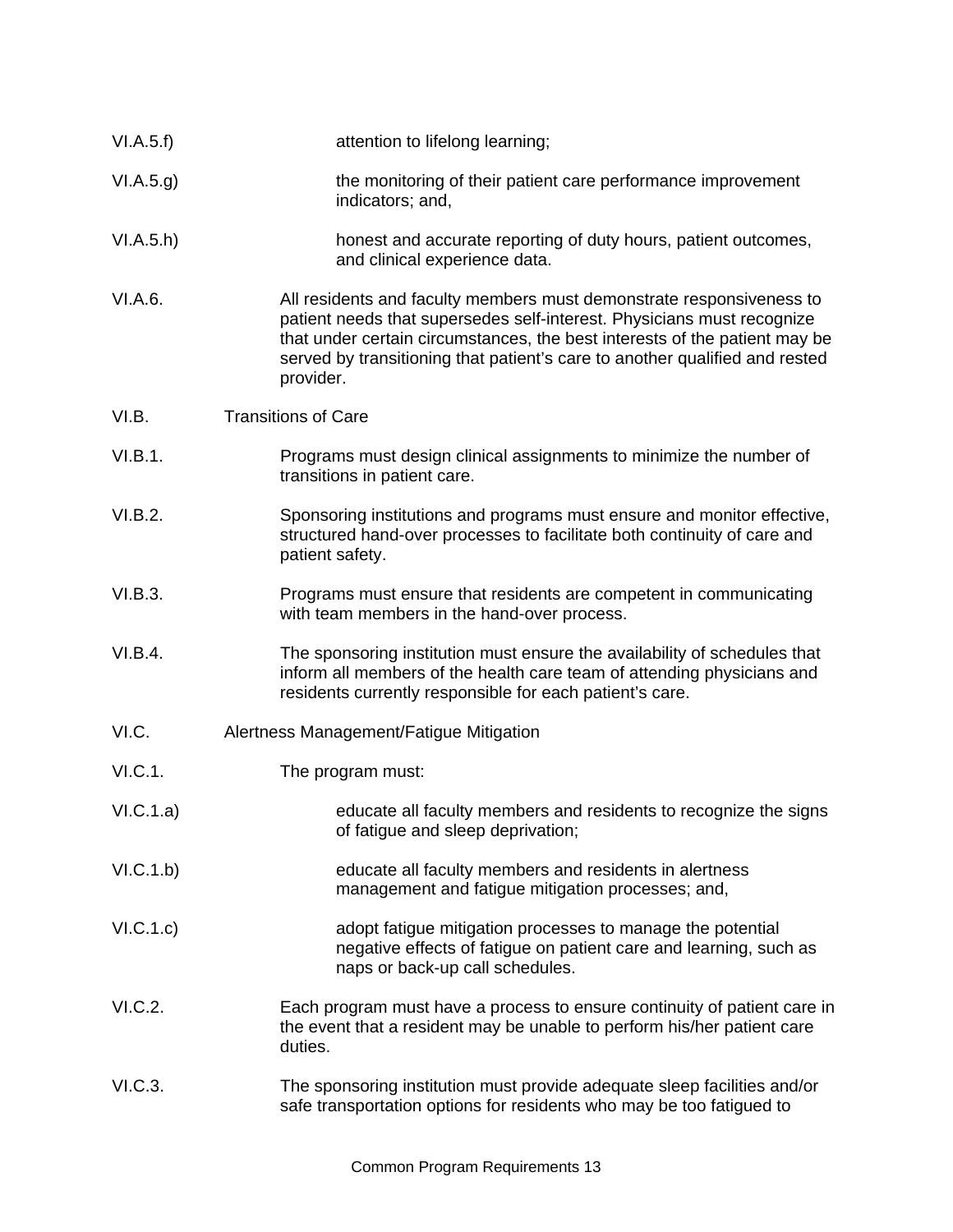safely return home.

| VI.D.          | <b>Supervision of Residents</b>                                                                                                                                                                                                                                                                                                                                                                                                                                                                                                                                                                                                                                                    |
|----------------|------------------------------------------------------------------------------------------------------------------------------------------------------------------------------------------------------------------------------------------------------------------------------------------------------------------------------------------------------------------------------------------------------------------------------------------------------------------------------------------------------------------------------------------------------------------------------------------------------------------------------------------------------------------------------------|
| VI.D.1.        | In the clinical learning environment, each patient must have an<br>identifiable, appropriately-credentialed and privileged attending physician<br>(or licensed independent practitioner as approved by each Review<br>Committee) who is ultimately responsible for that patient's care.                                                                                                                                                                                                                                                                                                                                                                                            |
| VI.D.1.a)      | This information should be available to residents, faculty<br>members, and patients.                                                                                                                                                                                                                                                                                                                                                                                                                                                                                                                                                                                               |
| VI.D.1.b)      | Residents and faculty members should inform patients of their<br>respective roles in each patient's care.                                                                                                                                                                                                                                                                                                                                                                                                                                                                                                                                                                          |
| VI.D.2.        | The program must demonstrate that the appropriate level of supervision<br>is in place for all residents who care for patients.                                                                                                                                                                                                                                                                                                                                                                                                                                                                                                                                                     |
|                | Supervision may be exercised through a variety of methods. Some<br>activities require the physical presence of the supervising faculty member.<br>For many aspects of patient care, the supervising physician may be a<br>more advanced resident or fellow. Other portions of care provided by the<br>resident can be adequately supervised by the immediate availability of the<br>supervising faculty member or resident physician, either in the institution,<br>or by means of telephonic and/or electronic modalities. In some<br>circumstances, supervision may include post-hoc review of resident-<br>delivered care with feedback as to the appropriateness of that care. |
| VI.D.3.        | Levels of Supervision                                                                                                                                                                                                                                                                                                                                                                                                                                                                                                                                                                                                                                                              |
|                | To ensure oversight of resident supervision and graded authority and<br>responsibility, the program must use the following classification of<br>supervision:                                                                                                                                                                                                                                                                                                                                                                                                                                                                                                                       |
| VI.D.3.a)      | Direct Supervision - the supervising physician is physically<br>present with the resident and patient.                                                                                                                                                                                                                                                                                                                                                                                                                                                                                                                                                                             |
| VI.D.3.b)      | Indirect Supervision:                                                                                                                                                                                                                                                                                                                                                                                                                                                                                                                                                                                                                                                              |
| VI.D.3.b)(1)   | with direct supervision immediately available – the<br>supervising physician is physically within the hospital or<br>other site of patient care, and is immediately available to<br>provide Direct Supervision.                                                                                                                                                                                                                                                                                                                                                                                                                                                                    |
| VI.D.3.b). (2) | with direct supervision available – the supervising<br>physician is not physically present within the hospital or<br>other site of patient care, but is immediately available by<br>means of telephonic and/or electronic modalities, and is<br>available to provide Direct Supervision.                                                                                                                                                                                                                                                                                                                                                                                           |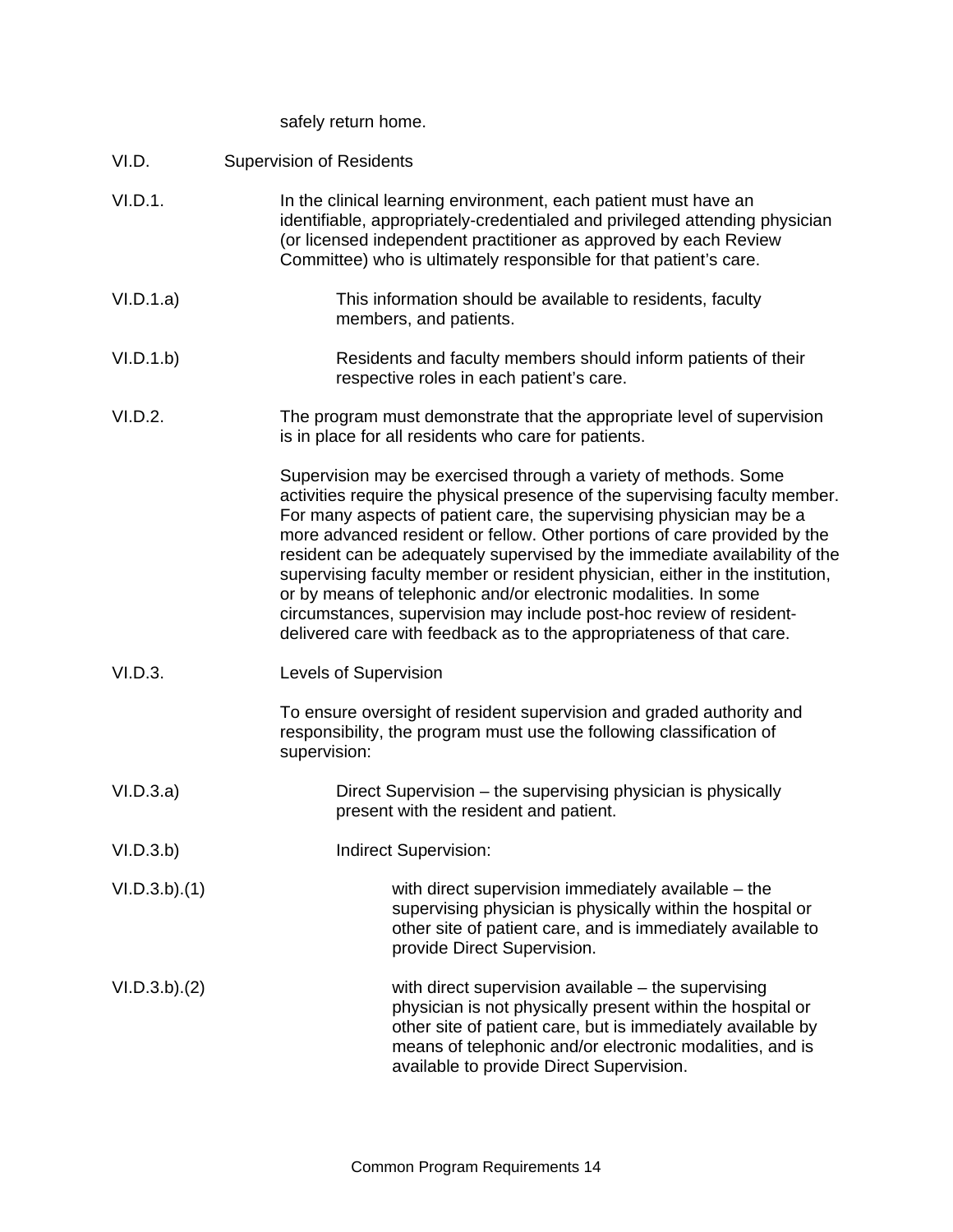| VI.D.3.c     | Oversight – The supervising physician is available to provide<br>review of procedures/encounters with feedback provided after<br>care is delivered.                                                                                                                                                                  |
|--------------|----------------------------------------------------------------------------------------------------------------------------------------------------------------------------------------------------------------------------------------------------------------------------------------------------------------------|
| VI.D.4.      | The privilege of progressive authority and responsibility, conditional<br>independence, and a supervisory role in patient care delegated to each<br>resident must be assigned by the program director and faculty members.                                                                                           |
| VI.D.4.a)    | The program director must evaluate each resident's abilities<br>based on specific criteria. When available, evaluation should be<br>guided by specific national standards-based criteria.                                                                                                                            |
| VI.D.4.b)    | Faculty members functioning as supervising physicians should<br>delegate portions of care to residents, based on the needs of the<br>patient and the skills of the residents.                                                                                                                                        |
| VI.D.4.c     | Senior residents or fellows should serve in a supervisory role of<br>junior residents in recognition of their progress toward<br>independence, based on the needs of each patient and the skills<br>of the individual resident or fellow.                                                                            |
| VI.D.5.      | Programs must set guidelines for circumstances and events in which<br>residents must communicate with appropriate supervising faculty<br>members, such as the transfer of a patient to an intensive care unit, or<br>end-of-life decisions.                                                                          |
| VI.D.5.a)    | Each resident must know the limits of his/her scope of authority,<br>and the circumstances under which he/she is permitted to act with<br>conditional independence.                                                                                                                                                  |
| VI.D.5.a)(1) | In particular, PGY-1 residents should be supervised either<br>directly or indirectly with direct supervision immediately<br>available. [Each Review Committee will describe the<br>achieved competencies under which PGY-1 residents<br>progress to be supervised indirectly, with direct supervision<br>available.] |
| VI.D.6.      | Faculty supervision assignments should be of sufficient duration to<br>assess the knowledge and skills of each resident and delegate to him/her<br>the appropriate level of patient care authority and responsibility.                                                                                               |
| VI.E.        | <b>Clinical Responsibilities</b>                                                                                                                                                                                                                                                                                     |
|              | The clinical responsibilities for each resident must be based on PGY-level,<br>patient safety, resident education, severity and complexity of patient<br>illness/condition and available support services.                                                                                                           |
|              | [Optimal clinical workload will be further specified by each Review Committee.]                                                                                                                                                                                                                                      |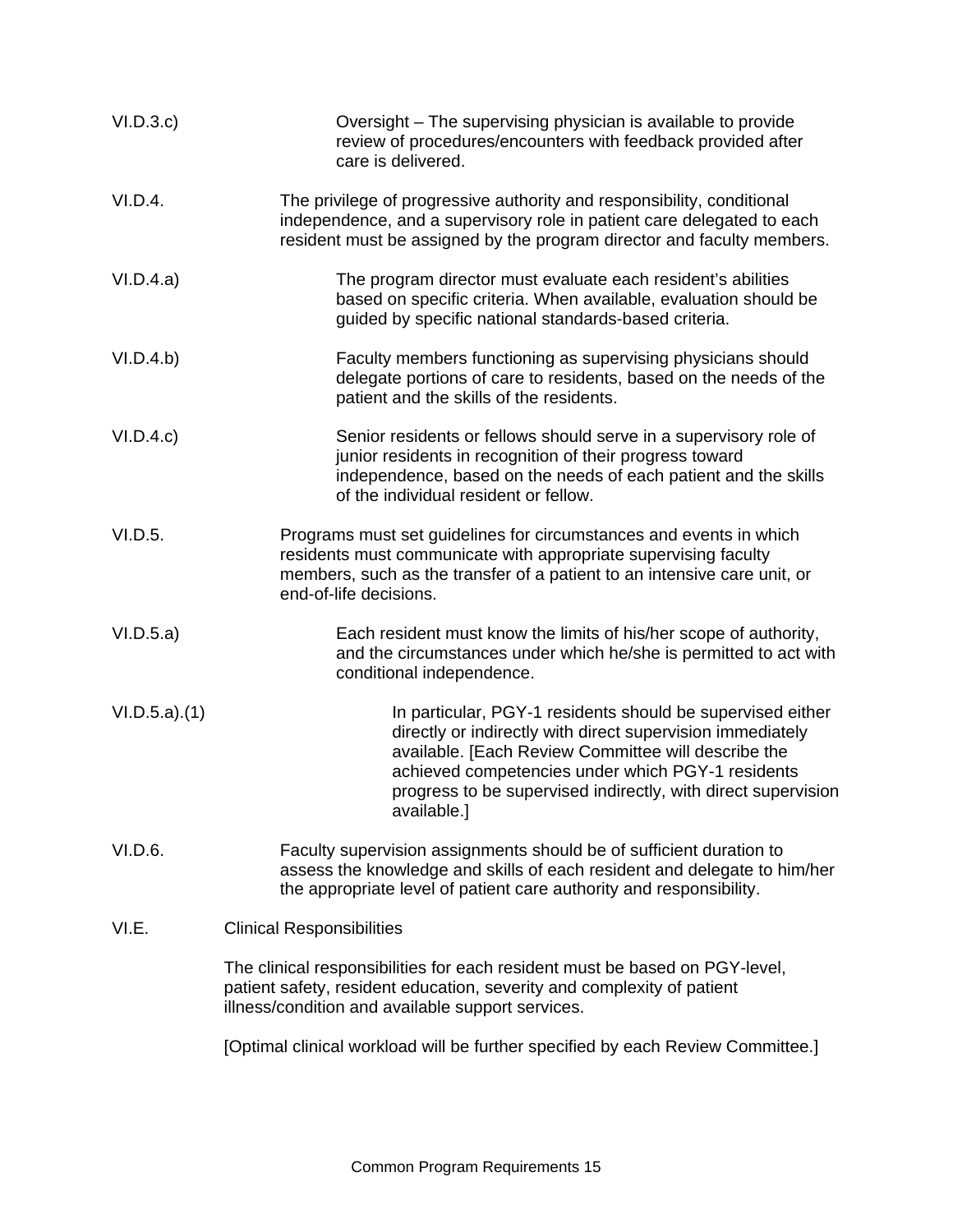| VI.F.          | Teamwork                                                                                                                                                                                                                                                      |  |  |
|----------------|---------------------------------------------------------------------------------------------------------------------------------------------------------------------------------------------------------------------------------------------------------------|--|--|
|                | Residents must care for patients in an environment that maximizes effective<br>communication. This must include the opportunity to work as a member of<br>effective interprofessional teams that are appropriate to the delivery of care in the<br>specialty. |  |  |
|                | [Each Review Committee will define the elements that must be present in each<br>specialty.]                                                                                                                                                                   |  |  |
| VI.G.          | <b>Resident Duty Hours</b>                                                                                                                                                                                                                                    |  |  |
| VI.G.1.        | Maximum Hours of Work per Week                                                                                                                                                                                                                                |  |  |
|                | Duty hours must be limited to 80 hours per week, averaged over a four-<br>week period, inclusive of all in-house call activities and all moonlighting.                                                                                                        |  |  |
| VI.G.1.a)      | <b>Duty Hour Exceptions</b>                                                                                                                                                                                                                                   |  |  |
|                | A Review Committee may grant exceptions for up to 10% or a<br>maximum of 88 hours to individual programs based on a sound<br>educational rationale.                                                                                                           |  |  |
| VI.G.1.a)(1)   | In preparing a request for an exception the program<br>director must follow the duty hour exception policy from the<br><b>ACGME Manual on Policies and Procedures.</b>                                                                                        |  |  |
| VI.G.1.a). (2) | Prior to submitting the request to the Review Committee,<br>the program director must obtain approval of the<br>institution's GMEC and DIO.                                                                                                                   |  |  |
| VI.G.2.        | Moonlighting                                                                                                                                                                                                                                                  |  |  |
| VI.G.2.a)      | Moonlighting must not interfere with the ability of the resident to<br>achieve the goals and objectives of the educational program.                                                                                                                           |  |  |
| VI.G.2.b)      | Time spent by residents in Internal and External Moonlighting (as<br>defined in the ACGME Glossary of Terms) must be counted<br>towards the 80-hour Maximum Weekly Hour Limit.                                                                                |  |  |
| VI.G.2.c)      | PGY-1 residents are not permitted to moonlight.                                                                                                                                                                                                               |  |  |
| VI.G.3.        | Mandatory Time Free of Duty                                                                                                                                                                                                                                   |  |  |
|                | Residents must be scheduled for a minimum of one day free of duty every<br>week (when averaged over four weeks). At-home call cannot be assigned<br>on these free days.                                                                                       |  |  |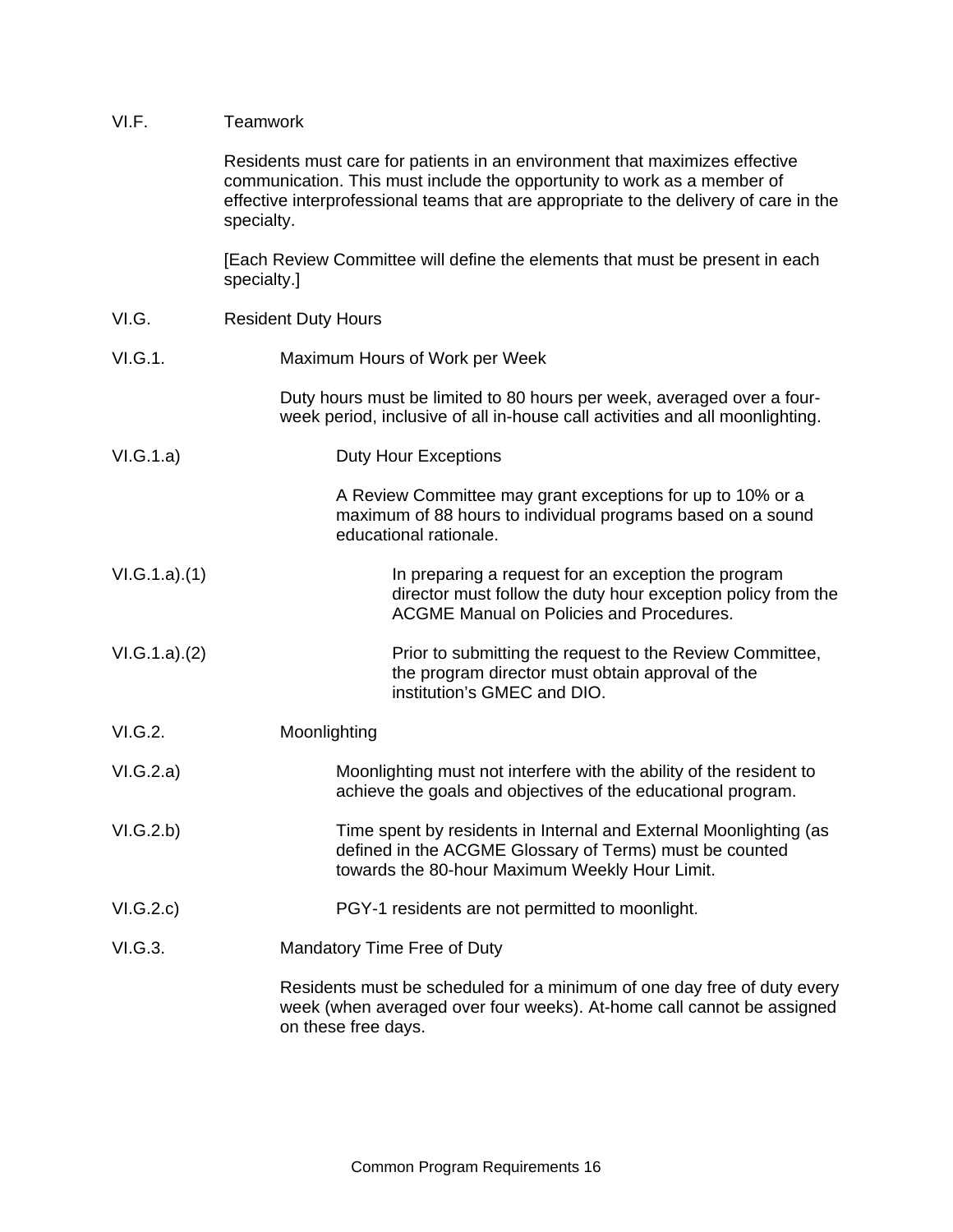| VI.G.4.             | Maximum Duty Period Length                                                                                                                                                                                                                                                                                                                                                                                                     |
|---------------------|--------------------------------------------------------------------------------------------------------------------------------------------------------------------------------------------------------------------------------------------------------------------------------------------------------------------------------------------------------------------------------------------------------------------------------|
| VI.G.4.a)           | Duty periods of PGY-1 residents must not exceed 16 hours in<br>duration.                                                                                                                                                                                                                                                                                                                                                       |
| VI.G.4.b)           | Duty periods of PGY-2 residents and above may be scheduled to<br>a maximum of 24 hours of continuous duty in the hospital.<br>Programs must encourage residents to use alertness<br>management strategies in the context of patient care<br>responsibilities. Strategic napping, especially after 16 hours of<br>continuous duty and between the hours of 10:00 p.m. and 8:00<br>a.m., is strongly suggested.                  |
| VI.G.4.b)(1)        | It is essential for patient safety and resident education that<br>effective transitions in care occur. Residents may be<br>allowed to remain on-site in order to accomplish these<br>tasks; however, this period of time must be no longer than<br>an additional four hours.                                                                                                                                                   |
| VI.G.4.b)(2)        | Residents must not be assigned additional clinical<br>responsibilities after 24 hours of continuous in-house duty.                                                                                                                                                                                                                                                                                                             |
| VI.G.4.b)(3)        | In unusual circumstances, residents, on their own initiative,<br>may remain beyond their scheduled period of duty to<br>continue to provide care to a single patient. Justifications<br>for such extensions of duty are limited to reasons of<br>required continuity for a severely ill or unstable patient,<br>academic importance of the events transpiring, or<br>humanistic attention to the needs of a patient or family. |
| VI.G.4.b)(3)(a)     | Under those circumstances, the resident must:                                                                                                                                                                                                                                                                                                                                                                                  |
| VI.G.4.b)(3)(a)(i)  | appropriately hand over the care of all other<br>patients to the team responsible for their<br>continuing care; and,                                                                                                                                                                                                                                                                                                           |
| VI.G.4.b)(3)(a)(ii) | document the reasons for remaining to care<br>for the patient in question and submit that<br>documentation in every circumstance to the<br>program director.                                                                                                                                                                                                                                                                   |
| VI.G.4.b)(3)(b)     | The program director must review each submission<br>of additional service, and track both individual<br>resident and program-wide episodes of additional<br>duty.                                                                                                                                                                                                                                                              |
| VI.G.5.             | Minimum Time Off between Scheduled Duty Periods                                                                                                                                                                                                                                                                                                                                                                                |
| VI.G.5.a)           | PGY-1 residents should have 10 hours, and must have eight<br>hours, free of duty between scheduled duty periods.                                                                                                                                                                                                                                                                                                               |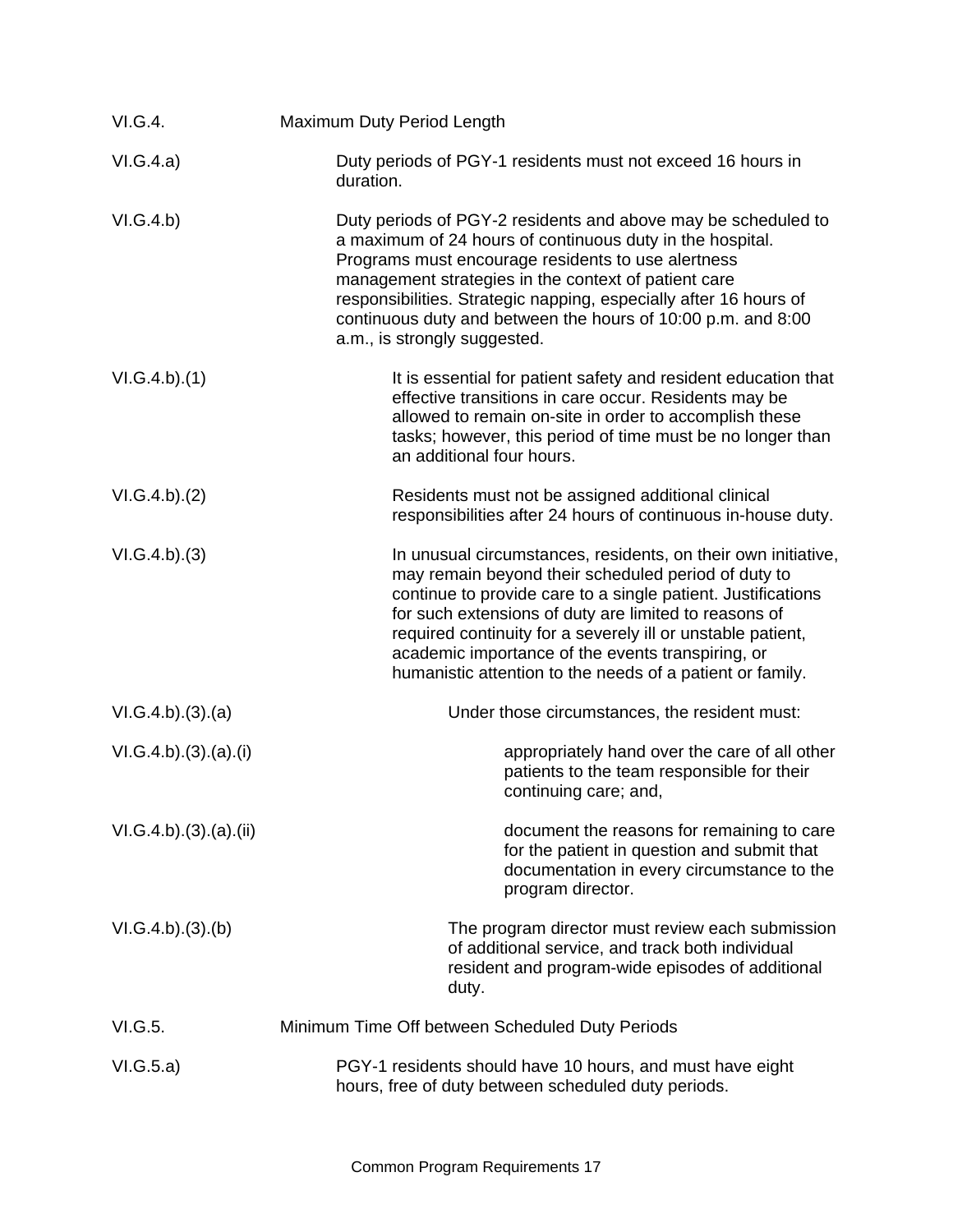| VI.G.5.b)                 | Intermediate-level residents [as defined by the Review Committee]<br>should have 10 hours free of duty, and must have eight hours<br>between scheduled duty periods. They must have at least 14<br>hours free of duty after 24 hours of in-house duty.                                                                                                                                                                                                                                              |
|---------------------------|-----------------------------------------------------------------------------------------------------------------------------------------------------------------------------------------------------------------------------------------------------------------------------------------------------------------------------------------------------------------------------------------------------------------------------------------------------------------------------------------------------|
| VI.G.5.c)                 | Residents in the final years of education [as defined by the<br>Review Committee] must be prepared to enter the unsupervised<br>practice of medicine and care for patients over irregular or<br>extended periods.                                                                                                                                                                                                                                                                                   |
| $VI.G.5.c$ ). $(1)$       | This preparation must occur within the context of the 80-<br>hour, maximum duty period length, and one-day-off-in-<br>seven standards. While it is desirable that residents in their<br>final years of education have eight hours free of duty<br>between scheduled duty periods, there may be<br>circumstances [as defined by the Review Committee] when<br>these residents must stay on duty to care for their patients<br>or return to the hospital with fewer than eight hours free of<br>duty. |
| $VI.G.5.c$ . $(1).$ $(a)$ | Circumstances of return-to-hospital activities with<br>fewer than eight hours away from the hospital by<br>residents in their final years of education must be<br>monitored by the program director.                                                                                                                                                                                                                                                                                                |
| VI.G.6.                   | Maximum Frequency of In-House Night Float                                                                                                                                                                                                                                                                                                                                                                                                                                                           |
|                           | Residents must not be scheduled for more than six consecutive nights of<br>night float.                                                                                                                                                                                                                                                                                                                                                                                                             |
|                           | [The maximum number of consecutive weeks of night float, and maximum<br>number of months of night float per year may be further specified by the<br><b>Review Committee.]</b>                                                                                                                                                                                                                                                                                                                       |
| VI.G.7.                   | Maximum In-House On-Call Frequency                                                                                                                                                                                                                                                                                                                                                                                                                                                                  |
|                           | PGY-2 residents and above must be scheduled for in-house call no more<br>frequently than every-third-night (when averaged over a four-week<br>period).                                                                                                                                                                                                                                                                                                                                              |
| VI.G.8.                   | At-Home Call                                                                                                                                                                                                                                                                                                                                                                                                                                                                                        |
| VI.G.8.a)                 | Time spent in the hospital by residents on at-home call must count<br>towards the 80-hour maximum weekly hour limit. The frequency of<br>at-home call is not subject to the every-third-night limitation, but<br>must satisfy the requirement for one-day-in-seven free of duty,<br>when averaged over four weeks.                                                                                                                                                                                  |
| VI.G.8.a)(1)              | At-home call must not be so frequent or taxing as to<br>preclude rest or reasonable personal time for each<br>resident.                                                                                                                                                                                                                                                                                                                                                                             |